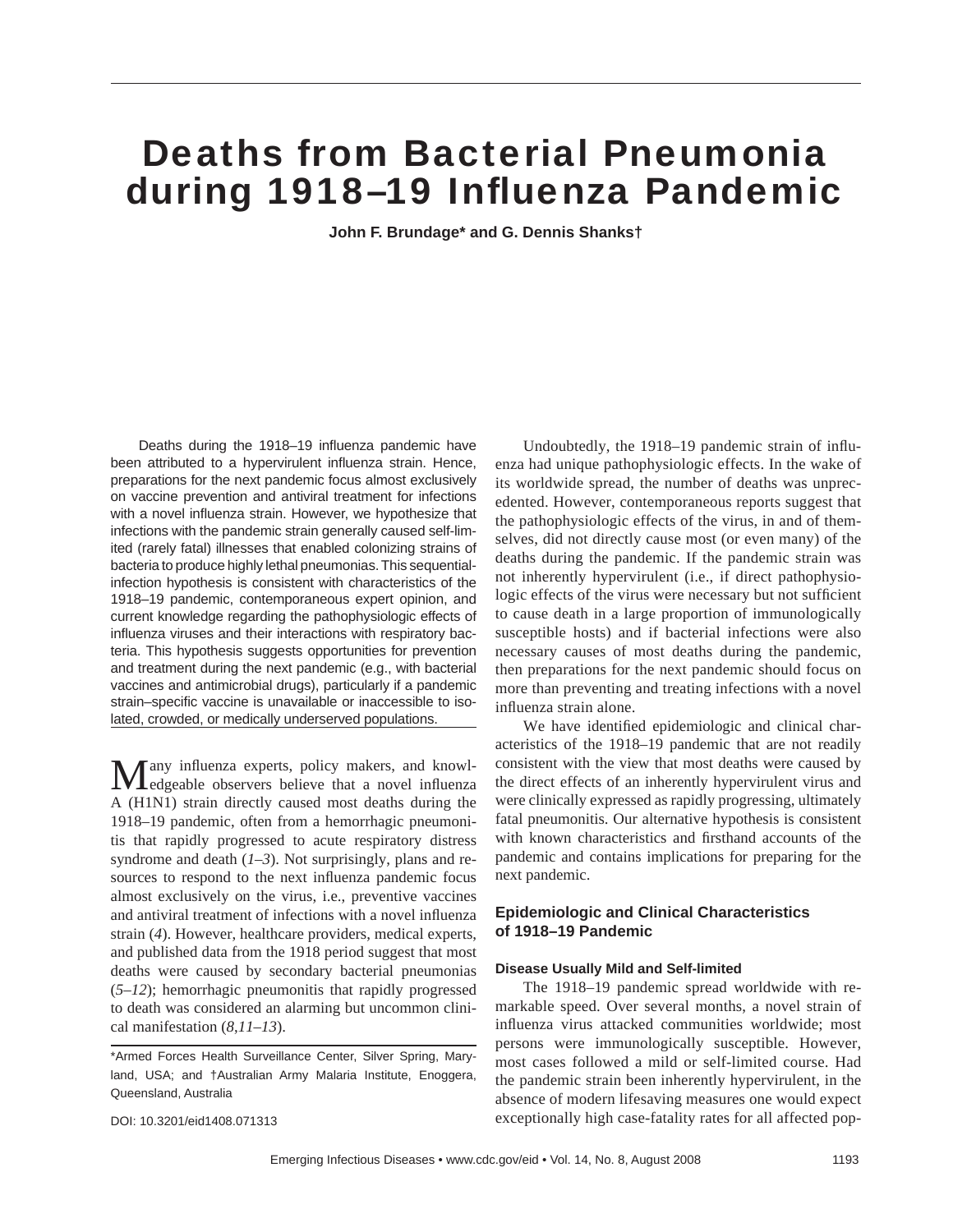ulations. Yet during that pandemic, most infected persons had self-limited clinical courses and complete recovery (*3*,*7*,*8*,*11*,*14*). For most affected populations, the casefatality incidence was <2% and the overall mortality rate was <0.5% (*3*,*7*,*8*,*13*,*15*,*16*).

## **Clinical Courses of Fatal Cases Highly Variable and Often Prolonged**

In most affected populations, <5% of deaths occurred within 3 days of illness onset, median time from illness onset to death was  $7-10$  days, and significant numbers of deaths occurred >2 weeks after initial symptoms  $(5,17-22)$ ; Figures 1, 2). These findings do not suggest that an inherently virulent virus caused fulminant disease and rapid progression to death in high proportions of infected persons—or even in most fatal cases. In the prominently cited experience of Sydney, Australia, most influenza-related deaths occurred within 3 days of hospital admission (*2*,*23*,*24*); however, only the sickest patients were admitted to Sydney hospitals (*23*). In New South Wales overall, only ≈10% of fatalities occurred within 3 days of illness onset (Figure 1, panel F; Figure 2) (*20*).

## **Progression to Death, No Difference between Early and Late Pneumonias**

If most deaths resulted from primary influenza pneumonias that progressed rapidly, one might expect that fatal pneumonias that developed early in clinical courses would progress more rapidly than those that developed later. However, the findings of Opie et al. suggest that primary influenza pneumonias did not progress unusually rapidly to death. Opie et al. conducted postmortem examinations and documented the clinical courses of 234 fatal cases that occurred during the epidemic at Camp Pike, Arkansas, USA (*5*). They found that the durations of pneumonia before death were similar among those in whom pneumonia developed early  $(0-2 \text{ days})$  versus later  $(3-5, 6-8, >8 \text{ days})$ after influenza onset (Figure 3) (5).

# **Mortality and Case-Fatality Rates High for Young Adults and Other Unlikely Groups**

During the pandemic, overall mortality and case-fatality rates were higher for young adults, indigenous and other relatively closed populations, and certain military and occupational subgroups than for their respective counterparts. Case-fatality and mortality rates were higher for those 25–40

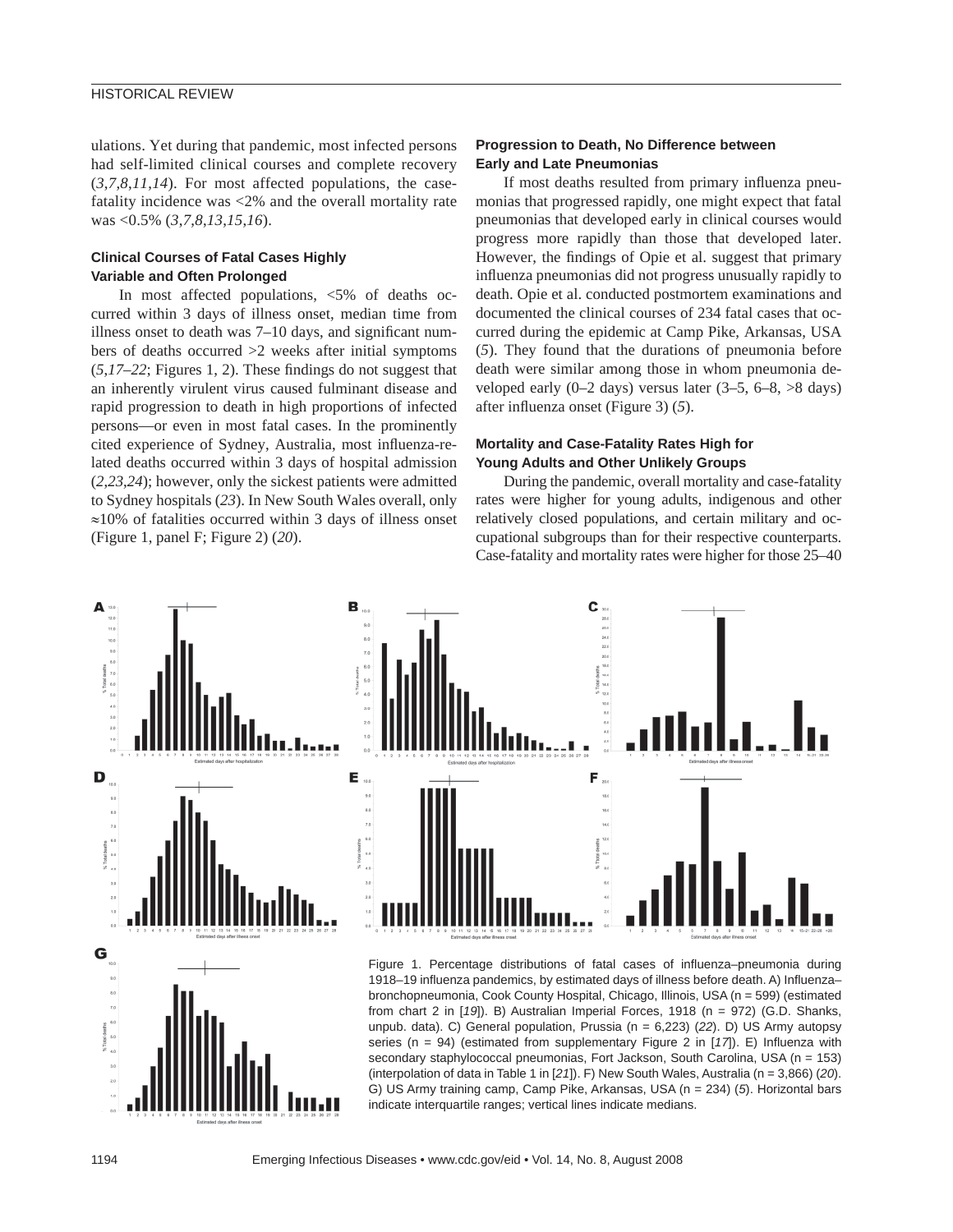

Figure 2. Cumulative percentage deaths from influenza-pneumonia, by days (estimated) from illness onset, among fatal cases during various epidemics, 1918–19 (*5,17–22*). Vertical arrows indicate median no. days to death.

years of age (particularly men) than for those younger or older (*15*,*16*). Explanations have included aberrant host immune responses to infections with the subtype H1N1 pandemic strain—increasing the risk for "cytokine storm" (*1*) and higher cardiac stroke volumes in young adults (*24*).

However, at US military training camps, recent arrivals had worse clinical outcomes than their similarly aged, male counterparts who had been in camps longer. For example, during wartime, 60% of all influenza-pneumonia deaths affected soldiers who had been in the service <4 months (total influenza–pneumonia deaths, 34,446; deaths of soldiers with <4 months of service, 20,837) (*10*). In the Australian Imperial Forces, mortality rates differed by 50-fold across units of similarly aged soldiers in France and the United Kingdom (G.D. Shanks, unpub. data). US soldiers and Marines who were being transported on ships had similar influenza case rates but higher case-fatality rates (influenza cases 11,385, case rate 8.80/1,000, deaths 733) than the sailors who were permanently assigned to the same ships (influenza cases 2,123, case rate 8.88/1,000, deaths 42) (Figure 4, panel A) (*9*). Among Australians and Americans, sharply higher death rates were reported for civilian miners (*6*,*25*) and military tunnelers (G.D. Shanks, unpub. data) than for their similarly aged counterparts (Figure 4, panel B).

In South Africa, case-fatality rates were  $>2\times$  higher for "Blacks, Indians, and Coloureds" (influenza cases 2,162,152, deaths 127,745, case-fatality rate 5.9%) than for "Whites" (influenza cases 454,653, deaths 11,726, casefatality rate 2.6%) (26); and the influenza-associated mortality rate was  $>30\times$  higher for Kimberley diamond miners  $(influenza deaths 2,564, overall mortality rate 22.4%) (26)$ than for Rand gold miners (influenza cases 61,000, deaths 1,147, case-fatality rate 1.9%, overall mortality rate 0.6%) (26). In Rhodesia, influenza-related mortality rate was  $\approx$ 4×

higher in mining compounds (9.2%) than in villages (2.3%) (among mine workers, overall influenza cases 19,471, deaths 2,851, case-fatality rate 14.6%) (*27*).

During the pandemic in New Zealand, death rates were  $\approx 7 \times$  higher for indigenous (Maori) populations (influenza deaths 2,160, mortality rate 42.3/1,000) than for other residents (influenza-related mortality rate 4.5/1,000) (28). Across other South Pacific islands, death rates were generally higher for indigenous populations than for others. For example, death rates in Fiji were ≈4× higher for indigenous Fijians (influenza cases 5,154, mortality rate 5.7%) than for Europeans (influenza cases 69, mortality rate 1.4%) (8). In Guam, where military and indigenous populations were both located,  $\approx$ 4.5% of the indigenous population, but only 1 sailor assigned to the US Naval base, died (*9*). In Saipan, "practically all of the inhabitants contracted the disease"; however, the mortality rate was reportedly sharply higher for Chamorrans (12.0%) than for Caroline Islanders (0.4%) (*29*). In Western Samoa, an estimated 22% (deaths 7,542) of the entire population died (*8*,*30*).

In various communities of Canada, Sweden, Norway, and the United States, mortality rates were estimated to be  $3-70\times$  higher for indigenous than for nonindigenous populations (*8*,*31*). Across British colonial countries of the Caribbean, the difference in mortality rates was >45-fold between the least affected (Bahamas: deaths  $\approx 60$ , mortality rate ≈0.1%; Barbados: deaths ≈190, mortality rate ≈0.1%) and the most affected (Belize: deaths ≈2,000, mortality rate ≈4.6%); in general, the highest mortality rates in the Caribbean affected East Indian workers, Native Americans, and the poor (*32*).

The findings of sharply different clinical courses and outcomes in subgroups of infected persons of similar ages, sociocultural circumstances, and prior health states belie the importance of host immune intensity and cardiac stroke



Figure 3. Cumulative percentage deaths by days of pneumonia, in relation to days of illness before pneumonia, among 234 US Army soldiers who died of influenza–pneumonia at Camp Pike, Arkansas, USA, autumn 1918 (*5*).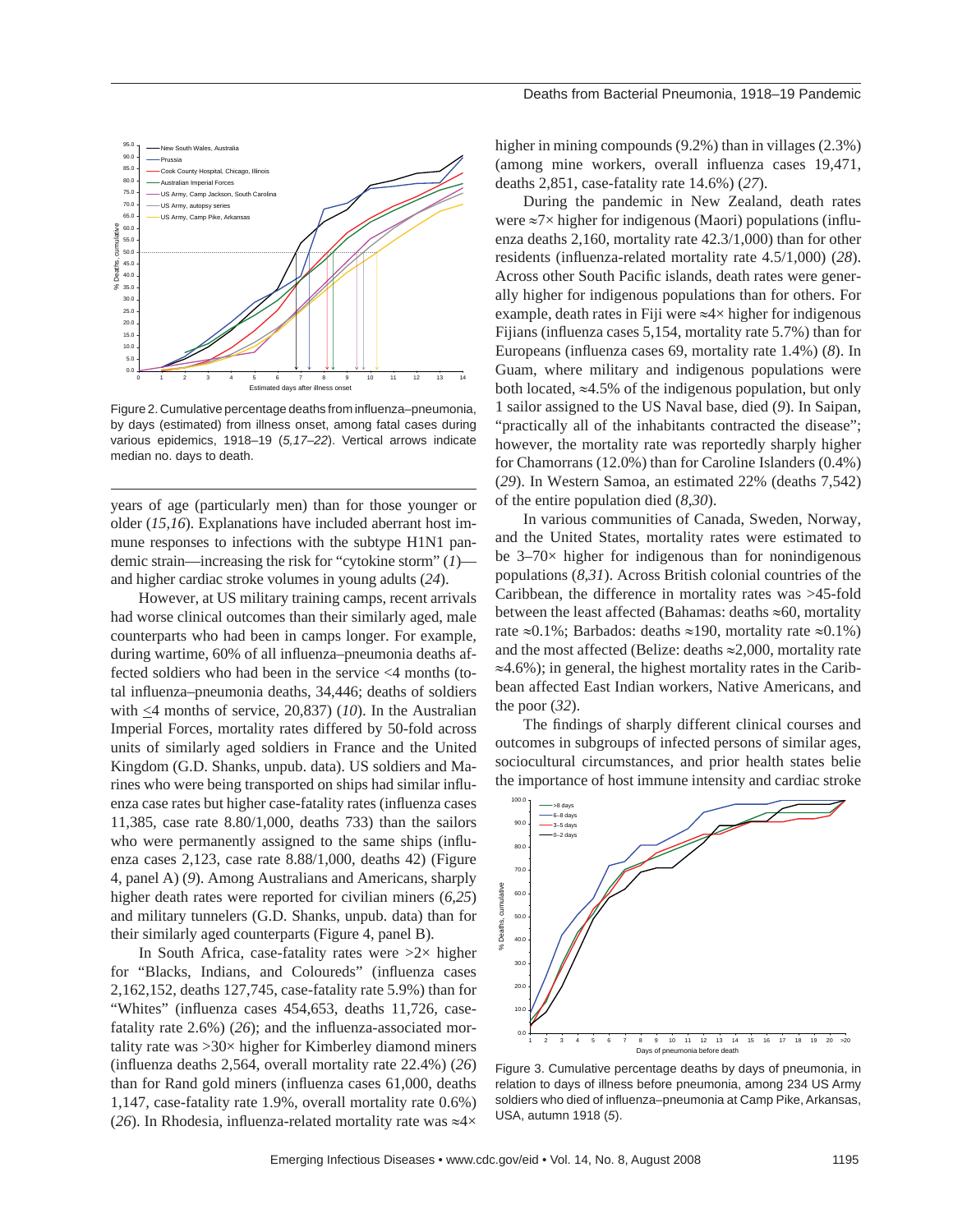## HISTORICAL REVIEW

volume as the definitive determinants of clinical outcomes after infection. Undoubtedly, factors other than the inherent virulence of the virus or the robustness of the host's immune response affected the clinical expressions of influenza infections. In his classic review, E.O. Jordan concluded that "one of the chief reasons for the great variation in case-fatality in different groups is undoubtedly the nature and relative abundance of secondary invaders ... The excessively high mortality in certain army camps, on certain transports and in particular hospitals or barracks seems most readily explicable in this way" (*6*).



Figure 4. A) Influenza-pneumonia-related morbidity and mortality cumulative incidence rates, in relation to status on troop ships, Cruiser and Transport Service, US Navy, 1918 (9). B) Influenzapneumonia mortality rates for white men, by employment as coal miner versus other industrial occupation, and by age group, October–December 1918 (*6*).

## **Common Respiratory Bacteria Most Often Recovered from Pneumonia Patients**

During the 1918–19 pandemic, the bacteria most often recovered from the sputum, lungs, and blood of pneumonia patients, alive or dead, were common colonizers of the upper respiratory tracts of healthy persons, i.e., *Hemophilus infl uenzae*, *Streptococcus pneumoniae*, *S. pyogenes*, and/or *Staphylococcus aureus* (*5–13*). During local epidemics, 1 or 2 of these species accounted for most isolates from pneumonia patients (*5–13*). For example, among pneumonia patients at 21 US Army camps in the autumn of 1918, *S. pneumoniae* (especially types III and IV) predominated at 12 camps, *H. influenzae* at 6, and *Streptococcus* spp. at 3 (*5*). *S. aureus* was a major cause of pneumonia among persons with fatal cases at Camp Jackson, South Carolina, USA, and Camp Syracuse, New York, USA (*5*,*12*,*21*).

The bacteria most often recovered from the lungs of patients who died were all common colonizers of the upper respiratory tracts of healthy persons. Types III and IV pneumococci (ubiquitous colonizing strains) were often recovered from the lungs of patients who died during the 1918–19 pandemic but were not considered important pathogens otherwise. Opie et al. concluded, "Every patient with influenza must be considered a potential source of pneumococcus or hemolytic streptococcus infection for his neighbor ... Every person engaged in the care of patients with respiratory diseases must also be regarded as a potential source of danger" (*5*).

## **Mortality Rates More Strongly Correlated with Pneumonia Rates than with Clinical Case Rates**

If the pandemic strain had been inherently hypervirulent and had directly caused most influenza-related deaths, one would expect strong correlations between clinical case rates and mortality rates across affected populations. Yet in affected communities in general, correlations were stronger between mortality and pneumonia rates than between mortality and clinical case rates (*15*,*16*).

In general, age-related mortality rates and pneumonia rates—but not clinical case rates—were W-shaped with sharp peaks for young adults. Influenza-related mortality rates peaked sharply for young adults 25–40 years of age. Data from household surveys throughout the United States suggest that pneumonia case rates also peaked for young adults (Figure 5) (15,16). In contrast, influenza case rates were highest for school-aged children, plateaued at a lower level for young adults, and continuously declined through older age groups (Figure 5) (*15*,*16*).

After reviewing US household survey data, a senior statistician of the US Public Health Service concluded that "... these relations indicate that the mortality is determined primarily by the incidence of pneumonia. The cause of the high mortality in young adult life evidently lies in the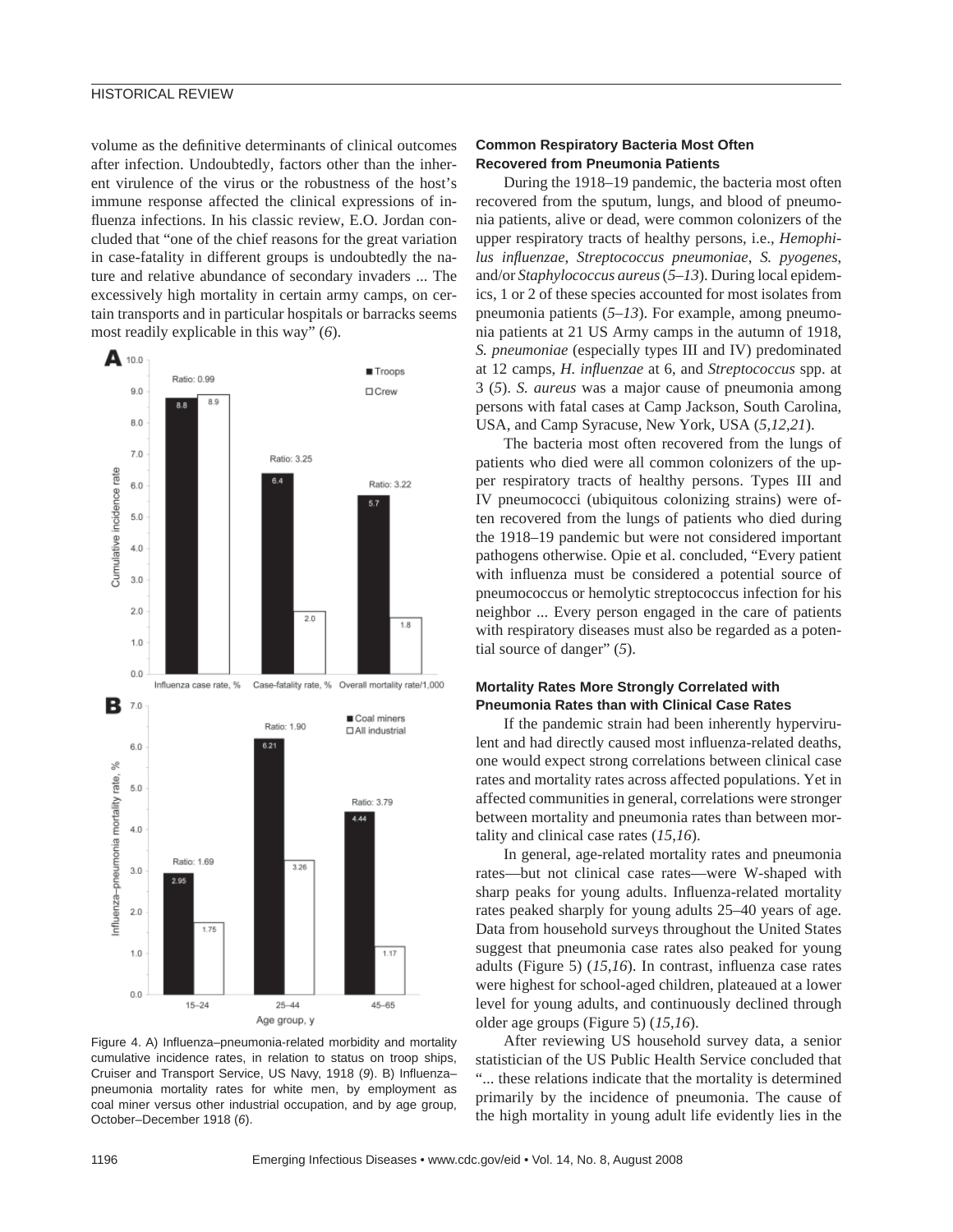

Figure 5. A) Estimated age group–specific influenza case rates (15,16). B) Estimated age group–specific pneumonia rates and mortality rates, based on household surveys of 10 communities throughout the United States (*15,16*).

complicating pneumonia. All of the relations ... bear this out ..." (*16*)

## **Nonpharmaceutical Interventions Associated with Lower Overall Mortality Rates**

Systematic analyses of mortality data from large US cities have shown that nonpharmaceutical interventions (e.g., isolation, quarantine, closing schools, banning public gatherings) were associated with lower influenza-related mortality rates during the autumn of 1918 (*33*). Given the rapidity of spread of the pandemic, reductions of mortality rate associated with nonpharmaceutical interventions are unlikely to have been primarily related to reductions of influenza transmission (particularly in large US cities during wartime).

On the basis of their extensive studies in US Army camps during the 1918–19 pandemic, Opie et al. concluded that "Secondary contact infection may be responsible for the development of pneumonia in patients with influenza. ... It is probable that secondary contact infection can be effectively prevented only by individual isolation and strict quarantine of every patient." (*5*) Perhaps the reduction in mortality rate after isolation, quarantine, and other social distancing measures were implemented resulted from decreased exposures of persons with influenza to bacterial respiratory pathogens to which they were transiently highly susceptible.

#### **Firsthand Accounts and Reviews: Most Deaths Caused by Secondary Bacterial Pneumonias**

During the pandemic, medical journals contained hundreds of detailed reports of local influenza epidemics. In addition, during and after the pandemic, remarkably detailed reviews of relevant epidemiologic and clinical records and population-based surveys were conducted by government and academic institutions worldwide. Care providers and experts of the day in epidemiology, pathology, bacteriology, and infectious diseases clearly concurred that pneumonias from secondary bacterial infections caused most deaths during the pandemic (*5–14*). In his classic review, Jordan summarized the key factors involved in the production of influenza-related pneumonia during the pandemic as follows:

" $(1)$  The influenza virus weakens the resistant power of the pulmonary tissues so that various bacteria are able to play the role of secondary invaders; (2) the precise nature of the secondary—and tertiary—invaders is largely a matter of accident, dependent on the occurrence of particular bacteria in the respiratory tract of persons at the time of infection, and in the case of group outbreaks, on their occurrence in contacts; (3) the character of the resulting pneumonia, clinical and pathologic, is largely determined by the nature of the secondary invaders, whether Pfeiffer bacillus, streptococcus, pneumococcus, or other organisms; (4) there seems little doubt that the influenza virus, besides depressing the general pulmonary resistance, also acts directly on the pulmonary tissues, causing capillary necrosis, edema, and hemorrhage; (5) it seems to be true, therefore, that the fatal outcome of influenza pneumonia is determined partly by the degree to which the influenza virus depresses local and general pulmonary resistance, and partly by the virulence and nature of the bacteria which invade the tissues in the wake of the specific virus" (6).

#### **Hypothesis**

We endorse a sequential-infection hypothesis. This hypothesis is consistent with the known epidemiologic and clinical characteristics of the 1918–19 influenza pandemic, reflects the consensus views of firsthand observers and contemporaneous experts, and incorporates current knowledge regarding the effects of influenza on physical and immune respiratory tract defenses and physiologic interactions between influenza and respiratory bacteria (12,13,34–36).

A novel strain of influenza spread rapidly throughout the world in 1918. For most patients, infection with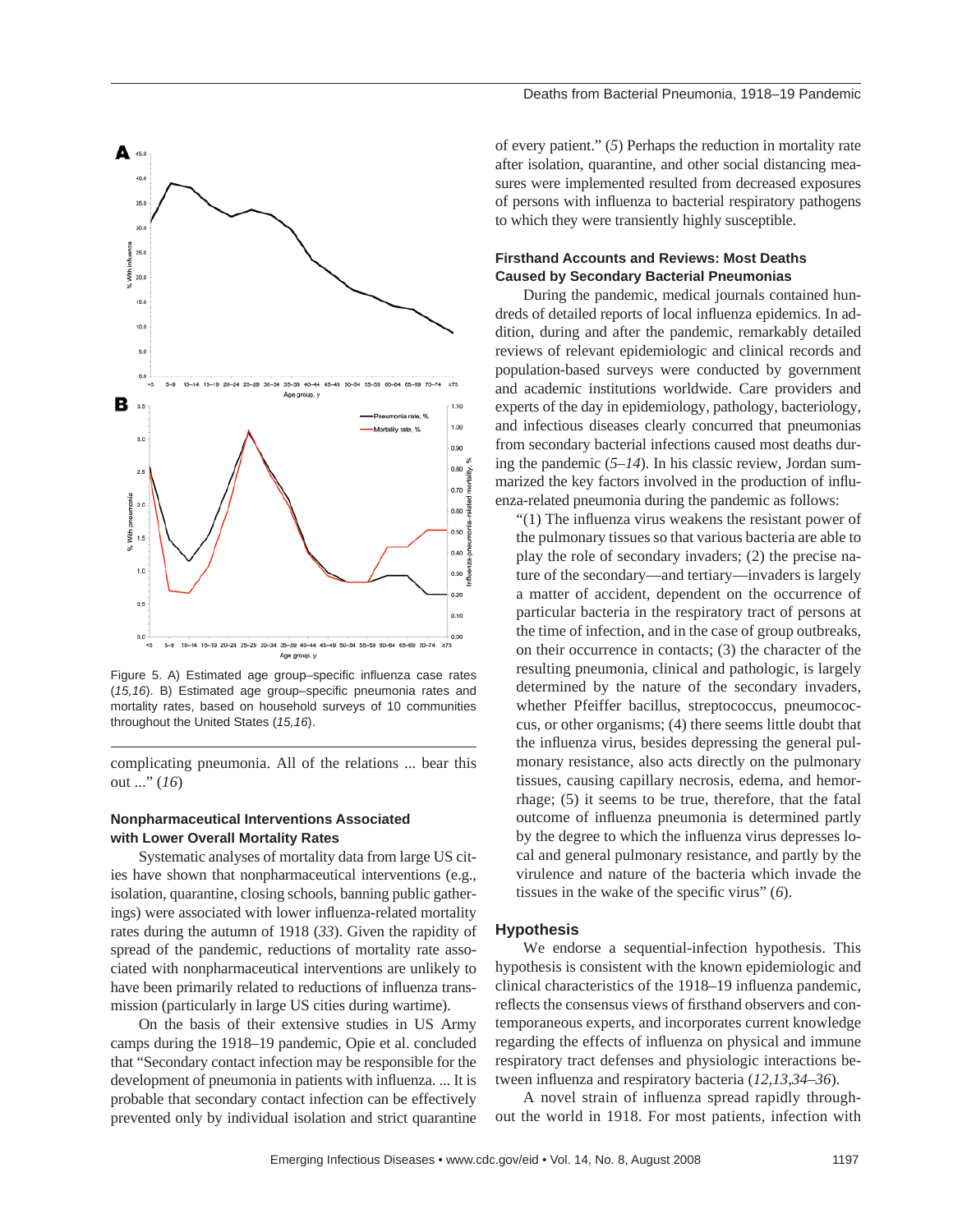the virus was clinically expressed as an "influenza-like illness" that was transiently debilitating but rarely fatal. In addition, however, the virus induced aberrant immune responses, including excessive and prolonged production of interferons, proinflammatory cytokines, and chemokines, particularly among young adults (*34*). The pathophysiologic effects included inflammation and destruction of respiratory epithelium; immune cell infiltration of lung tissue with edema and hemorrhage; and ultimately, degradation or destruction of virtually all physical and immune defenses of the lower respiratory tract (*34*). Increased susceptibility of the lower respiratory tract enabled invasion by preexisting or newly acquired colonizing strains of bacteria (*12*,*35*–*38*). The synergistic effects of infection with the virus, aberrant immune responses to the virus, and secondary opportunistic bacterial pneumonias were severe and often fatal.

Finally, for brief periods and to varying degrees, affected hosts became "cloud adults" who increased the aerosolization of colonizing strains of bacteria, particularly pneumococci, hemolytic streptococci, *H. influenzae*, and *S. aureus* (*39*). For several days during local epidemics particularly in crowded settings such as hospital wards, military camps, troop ships, and mines—some persons were immunologically susceptible to, infected with, or recovering from infections with influenza virus. Persons with active infections were aerosolizing the bacteria that colonized their noses and throats, while others—often in the same "breathing spaces"—were profoundly susceptible to invasion of and rapid spread through their lungs by their own or others' colonizing bacteria.

#### **Implications**

Why is it important to determine the major pathophysiologic pathways that led to deaths during the 1918–19 influenza pandemic? After all, the effective prevention and treatment of influenza infections during a future pandemic would prevent all secondary effects, including opportunistic bacterial pneumonias. Yet concerns exist that an effective strain-specific vaccine and effective antiviral drugs may not be produced and distributed to all at-risk populations in time to mitigate the effects of the next pandemic. In the absence of an effective influenza vaccine and antiviral drugs, circumstances during a modern influenza pandemic could resemble those in 1918–19, with the notable exception of the availability of bacterial vaccines and antibacterial drugs. The exclusive focus on the prevention and treatment of a novel strain of influenza virus is risky because it unnecessarily limits options and opportunities for other potentially effective prevention and treatment methods, especially in medically underserved populations in lessdeveloped countries.

We suggest that preparations for the next influenza pandemic should focus on more than preventing and treating influenza virus infections. A modified influenza pandemic plan might include the following components: 1) Before a pandemic, expand indications for and decrease barriers to receipt of vaccination against *S. pneumoniae* (*36*–*38*,*40*). 2) During a pandemic, in communities not yet affected, universally vaccinate with a safe and effective strain-specific influenza vaccine, if available. 3) During local epidemics, treat all serious clinical cases with an antibacterial agent that is effective against *S. pneumoniae*, *S. pyogenes, H. infl uenzae, and S. aureus (*including methicillin-resistant *S. aureus*); isolate patients with clinical cases from other patients and as many others as possible (*35,37–39*). 4) Conduct pandemic-related surveillance that tracks the incidence, nature (e.g., species, affected sites, antimicrobial drug sensitivities), and outcomes of bacterial infections that complicate influenza cases.

Given highly variable colonization and drug-sensitivity patterns across populations and locations, stockpiles of antibacterial drugs should be tailored to their intended uses. Plans for providing medical care should include evidencebased triage and treatment algorithms and home-care treatment guidelines (including prepackaged antiviral and antibacterial drugs) to minimize hospitalizations and maximize home care. Perhaps most important, pandemic-related research activities (including laboratory animal studies, statistical models, and clinical trials) should elucidate the determinants and effects of bacterial pneumonias that occur secondary to influenza. Ultimately, research activities should determine the most effective uses of antibacterial drugs and bacterial vaccines (e.g., indications, agents, doses, and timing for prophylaxis and treatment) in preparation for and during pandemic influenza, particularly for medically underserved and other high-risk populations.

#### **Acknowledgments**

We gratefully acknowledge the Australian Imperial Force Influenza Study Group for data collection.

G.D.S. received financial support from the US Department of Defense Global Emerging Infections Surveillance and Response System.

Dr Brundage is a physician–epidemiologist at the Armed Forces Health Surveillance Center. He has conducted epidemiologic studies and public health surveillance of illnesses and injuries, primarily in military populations and settings. His interests include the epidemiologic and clinical effects of interactions among cocirculating infectious agents.

Dr Shanks is director of the Australian Army Malaria Institute. He has conducted studies throughout the world of the epidemiology, prevention, and treatment of tropical infectious diseases, particularly malaria.